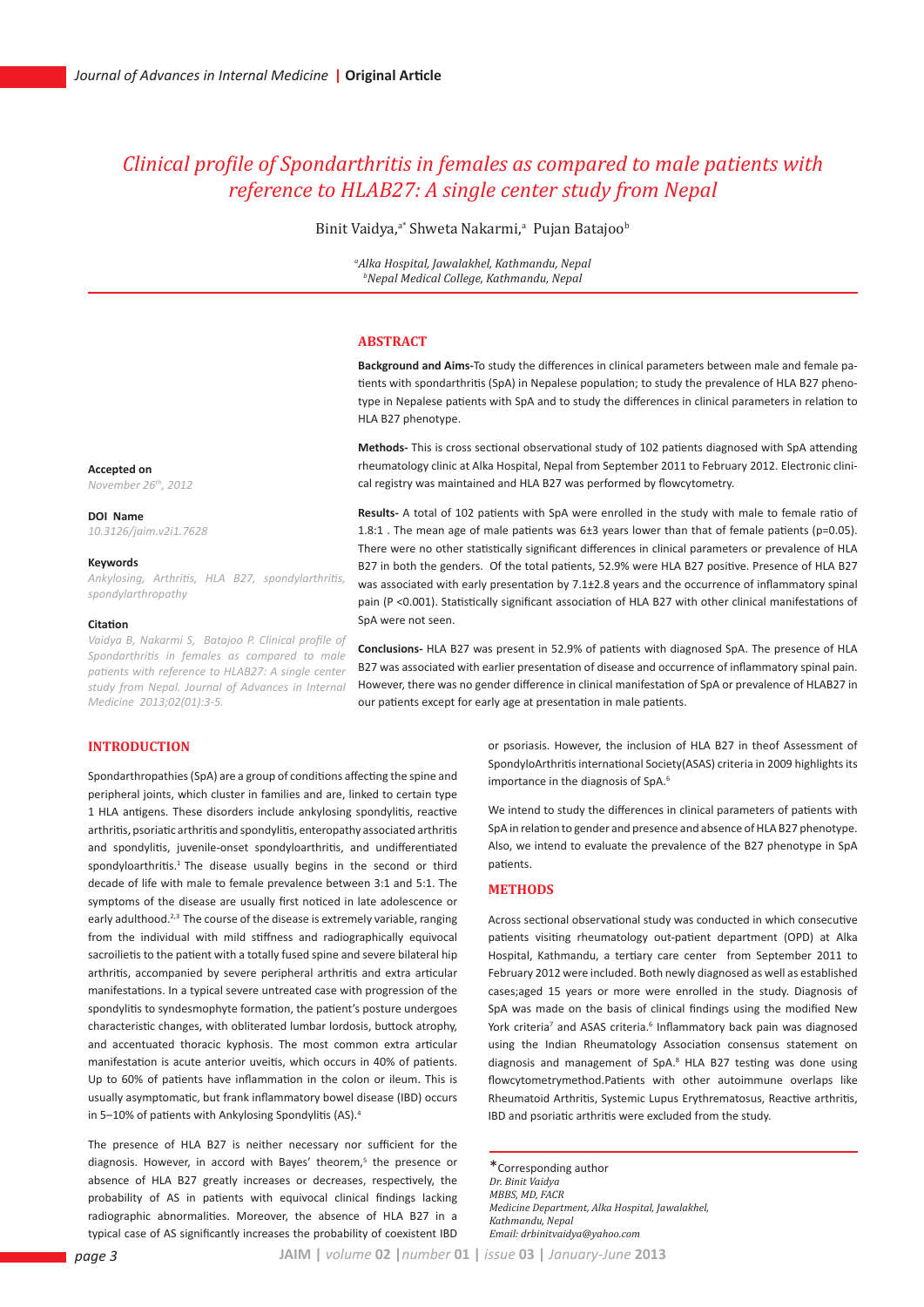Clinical details, radiological findings and serology reports were recorded in a predesigned excel sheet which included age, gender of patients, duration since symptom was first noticed, joints involved, morning stiffness, extraarticular features like skin, eyes, renal, cardiac or pulmonary involvement, and radiological findings, c-reactive protein(CRP) and HLA B27.

The estimated sample size was 70 for the study power of 95% and a significance level of 0.05. All analyses were performed using SPSS 19. Chi square test was used to identify the difference in clinical parameters of patients. Independent sample t-test was used to test the difference in continuous variables. Fisher exact test was used to calculate p value to assess the correlation between categorical variables.

# **RESULTS**

A total of 102 patients were enrolled in the study. Mean age of our patients was  $39.1 \pm 14.9$  (15-75) years. Among them 64.7% were males making a male to female ratio of 1.8:1. The median disease duration was 30 months.

### **Difference in male and female patients:**

The mean age and disease duration of male and female patients with SpA are shown in table 1.

**Table 1.** Difference in age and disease duration in relation to gender.

| <b>Variable</b>     | Male $(n=66)$ | Female (n=36) | P value |
|---------------------|---------------|---------------|---------|
| Age                 | 37.0(14.5)    | 43.9 (14.9)   | 0.05    |
| Duration of disease | 48.7 (42.8)   | 40.3(54.4)    | 0.39    |

It was seen that the mean age of male patients were lower than female patients by average of 6± 3years [p= 0.05]. However there was no difference in disease duration of these patients. There was no statistically significant difference in clinical parameters of male and female patients in terms of peripheral or axial involvement, presence or absence of sacroileitis or extra-articular manifestations. Also, there was no statistically significant difference in the prevalence of HLA B27 phenotype in male and female patients with SpA (Table 2).

**Table 2.** Difference in clinical parameters between male and female patients

| <b>Parameter</b>              | <b>Male</b>    | <b>Female</b>  | P value |
|-------------------------------|----------------|----------------|---------|
| Small joint                   | 17             | 12             | 0.60    |
| Large joint                   | 47             | 25             | 0.20    |
| Sacroilietis                  | 8              | $\overline{4}$ | 0.96    |
| <b>InflammatorySpinalPain</b> | 39             | 16             | 0.21    |
| <b>Deformities</b>            | $\overline{4}$ | $\overline{4}$ | 0.66    |
| HLA B27 positive              | 38             | 16             | 0.22    |

#### **Relationship with HLA B27 phenotype:**

Fifty four(52.9%) of patients were HLA B27 positive (38 males and 16 females; p=0.22). The mean age and disease duration of patients with or without HLA B27 phenotype are shown in table 3:

**Table 3.** Relationship of HLA B27 with age and duration of disease

|                            |                      | <b>HLA B27</b>              |         |  |  |
|----------------------------|----------------------|-----------------------------|---------|--|--|
| variables                  | Positive<br>$(n=54)$ | <b>Negative</b><br>$(n=48)$ | P value |  |  |
| Age (years)                | 35.7(14.6)           | 42.9(14.4)                  | 0.01    |  |  |
| <b>Duration of disease</b> | 44.6 (47.3)          | 47.0(47.4)                  | 0.79    |  |  |

It was seen that patients with HLA B27 phenotype presented 7.1±2.8 years earlier than HLA B27 negative patients [p=0.01]. When associations were tested for HLA B27 phenotype with various clinical parameters, it was seen that the presence of HLA B27 showed statistically significant positive association [p=<0.001] with the occurrence of inflammatory spinal pain and showed statistically significant negative association with muscle pains [p=0.02]. Overall 55 patients had inflammatory spinal pain(ISP) of whom 78.1% were found to be B27 positive. However, it did not show any statistically significant association with other clinical parameters like extraarticular manifestations, deformities, sacroileitisetc (table4).

|  | Table 4. Relationship of HLA B27 with other clinical parameters. |  |  |  |
|--|------------------------------------------------------------------|--|--|--|
|--|------------------------------------------------------------------|--|--|--|

| <b>Parameters</b>               | <b>HLA B27</b><br>positive | <b>HLA B27</b><br>negative | P value<br>(from Fisher test) |
|---------------------------------|----------------------------|----------------------------|-------------------------------|
| Small joint                     | 16                         | 13                         | 0.54                          |
| Large joint                     | 38                         | 34                         | 0.99                          |
| Sacroilietis                    | 20                         | 13                         | 0.22                          |
| <b>Inflammatory Spinal Pain</b> | 43                         | 12                         | < 0.001                       |
| <b>Deformities</b>              | 6                          | $\overline{2}$             | 0.30                          |
| Muscle pains                    | 10                         | 20                         | 0.02                          |

# **DISCUSSION**

Spondarthritis is an inflammatory rheumatic disease predominantly involving the spine and large joints. The disease is more prevalent in males as compared to females with ratio of 2.6 to 5:1.<sup>2,3</sup>The same pattern was seen in our patient population though we have only enrolled those attending rheumatology services and not surveyed the general population. However the resemblance in gender ratio would represent similar interpretation of our findings in the general population.

The median age of our patients was 36.5years and it was seen that male patients were approximately six years younger than female patients and the difference was statistically significant. This could mean that either male patients had severe disease or they were more aware of the disease symptoms and came for early medical attention. However as the total disease duration were not different in males and females, we would interpret it as severe disease in male patients in same period of time. The pattern of joint involvement, prevalence of peripheral joint involvement, extra-articular manifestations were not different in male and female patients in contrast to prior studies. Two studies have shown association of female gender with extra-axial involvement and extra-articular involvement.2,9 Similarly, the prevalence of HLA B27 phenotype was not different in male and female patients with SpA in our study whereas prior Indian study showed it to be more prevalent in males (81.8%) as compared to females.<sup>10</sup>